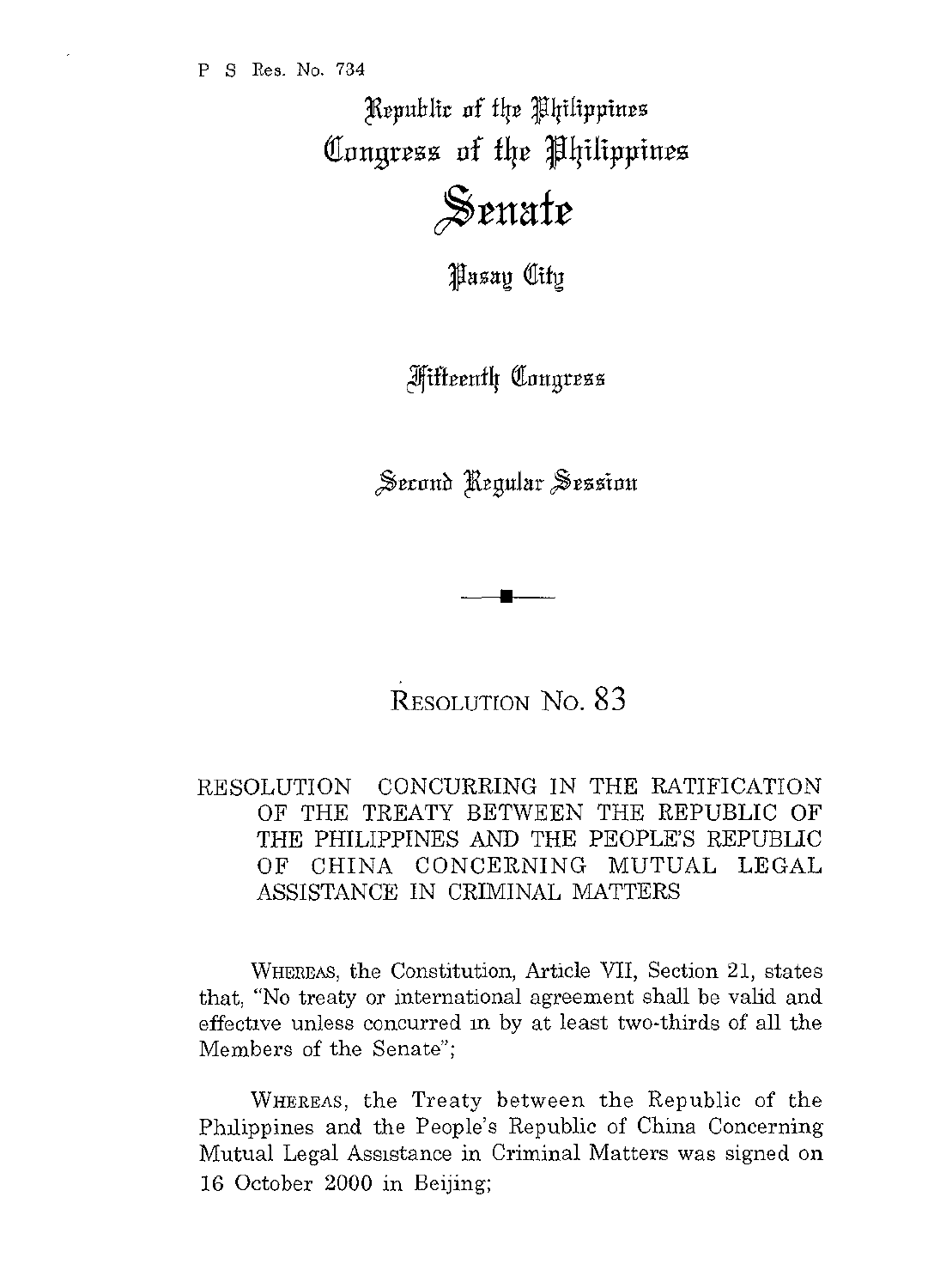WHEREAS, the Treaty aims to improve cooperation between the two countries in respect of mutual legal assistance in criminal matters on the basis of mutual respect for sovereignty and equality and mutual benefit:

WHEREAS, the Treaty provides a legal framework for mutual assistance by States in the investigation and prosecution of criminal offenses and in legal and judicial proceedings related to criminal matters, in accordance with the UN Convention Against Corruption (UNCAC) and the Convention for the Suppression of Financing of Terrorism;

WHEREAS, the assistance made possible under the Treaty includes the taking of testimony of witnesses, provision of documents and items of evidence, exchange of criminal records, execution of searches and seizures, location and identification of witnesses and tracing and confiscation of proceeds of crimes, as well as freezing of assets;

WHEREAS, the increasing frequency of transnational crimes, the country's fight against money laundering and corruption, as well as the transboundary nature of terrorism necessitates this Treaty as a vital tool in securing evidence, witnesses and proceeds of crimes which are beyond the country's physical and legal jurisdiction;

WHEREAS, the Treaty provides that it does not apply to: (a) the extradition of any person, and (b) the execution of criminal judgments, verdicts or decisions tendered in the Requesting Party except to the extent permitted by the laws of the Requested Party and the Treaty;

WHEREAS, Article 24 of the Treaty provides that it shall enter into force on the thirtieth day after the date of exchange of instruments of ratification;

WHEREAS, the President of the Philippines ratified the Treaty between the Republic of the Philippines and the People's Republic of China Concerning Mutual Legal Assistance in Criminal Matters on 23 December 2010 and has accordingly submitted it to the Senate for concurrence in accordance with the Constitution;

þ